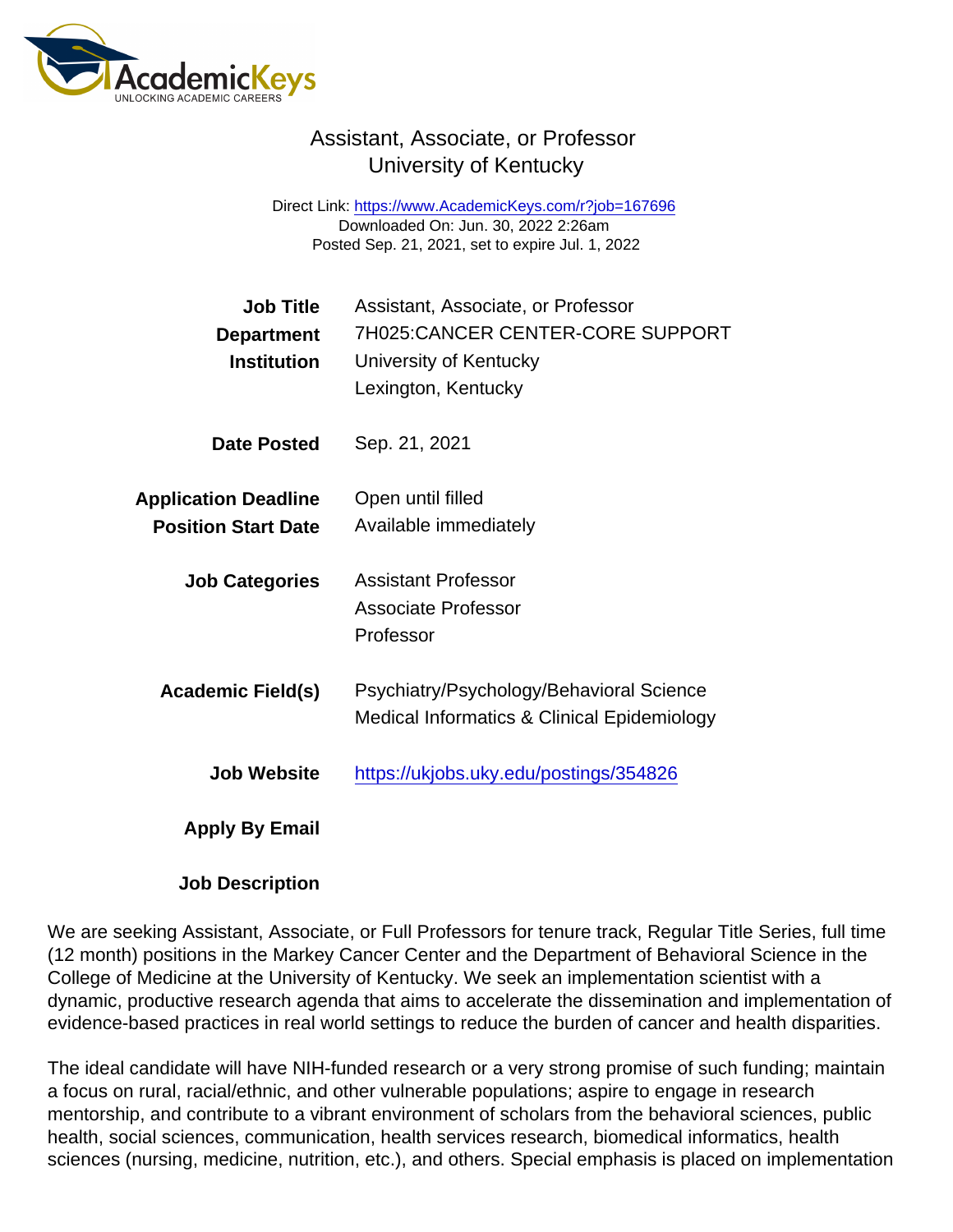## Assistant, Associate, or Professor University of Kentucky

Direct Link: <https://www.AcademicKeys.com/r?job=167696> Downloaded On: Jun. 30, 2022 2:26am Posted Sep. 21, 2021, set to expire Jul. 1, 2022

science, patient and community engagement, quality of cancer care delivery, and health equity. All career stages are welcome. Attractive start up package, premium and contiguous space, and excellent benefits will be provided. The University of Kentucky is located in the beautiful, progressive, and accessible city of Lexington. Lexington, with over 250,000 residents, offers a high quality of life, affordability and a well-educated population.

Faculty members will be expected to conduct innovative, rigorous, grant funded research and engage in scholarly activities (peer reviewed publications, presentations, etc.). Faculty members also will contribute to the research training of UK students and postdoctoral scholars associated with the Department of Behavioral Science and with the Markey Cancer Center, including mentorship programs, workshops, and supervised research. Faculty members also are expected to engage in broader research and training initiatives across all 16 Colleges of the University of Kentucky, including Colleges of Arts and Sciences, Public Health, Nursing, Communication and Information Sciences, Health Sciences, etc. These initiatives include grant consultation and review; a dynamic speaker series and other enriching events; pilot project competitions; and outreach to the lay public. IMPORANT: To be considered for this position you must fully complete the online application. You will also be required to upload a cover letter, CV, and as Specific Request 1 , 2, and 3, three separate letters of recommendation.

Criteria for Appointment, Promotion and/or TenureThe annual performance evaluations will be guided by the criteria described in Administrative Regulations (AR-II-I.0-5). The evaluation for promotion and/or tenure will be guided by the criterion described in Administrative Regulations (AR-II-1.0-1, Page III and IV) as follows:

Assistant ProfessorAppointment or promotion to the rank of assistant professor shall be made after it has been determined that the individual has capability for excellent research productivity (publications, presentation, grants) and training capacity, as attested to by colleagues, mentees, mentors and peers at the local level.

## Associate Professor

Appointment or promotion to associate professor shall be made only after a candidate has met the criteria for assistant professor and has demonstrated high scholarly achievements commensurate with his/her assignment in the areas of: (1) research as demonstrated by grantsmanship, publications, presentations, and other activities; (2) training, mentoring, and other instructional activities; (3) professional, university and public service. An indication of continuous improvement and research contributions should be evident as documented by the candidate. Further, the individual should have earned external recognition for excellence in his/her scholarly activities. This recognition should be on a national level as appropriate to the field of assignment.